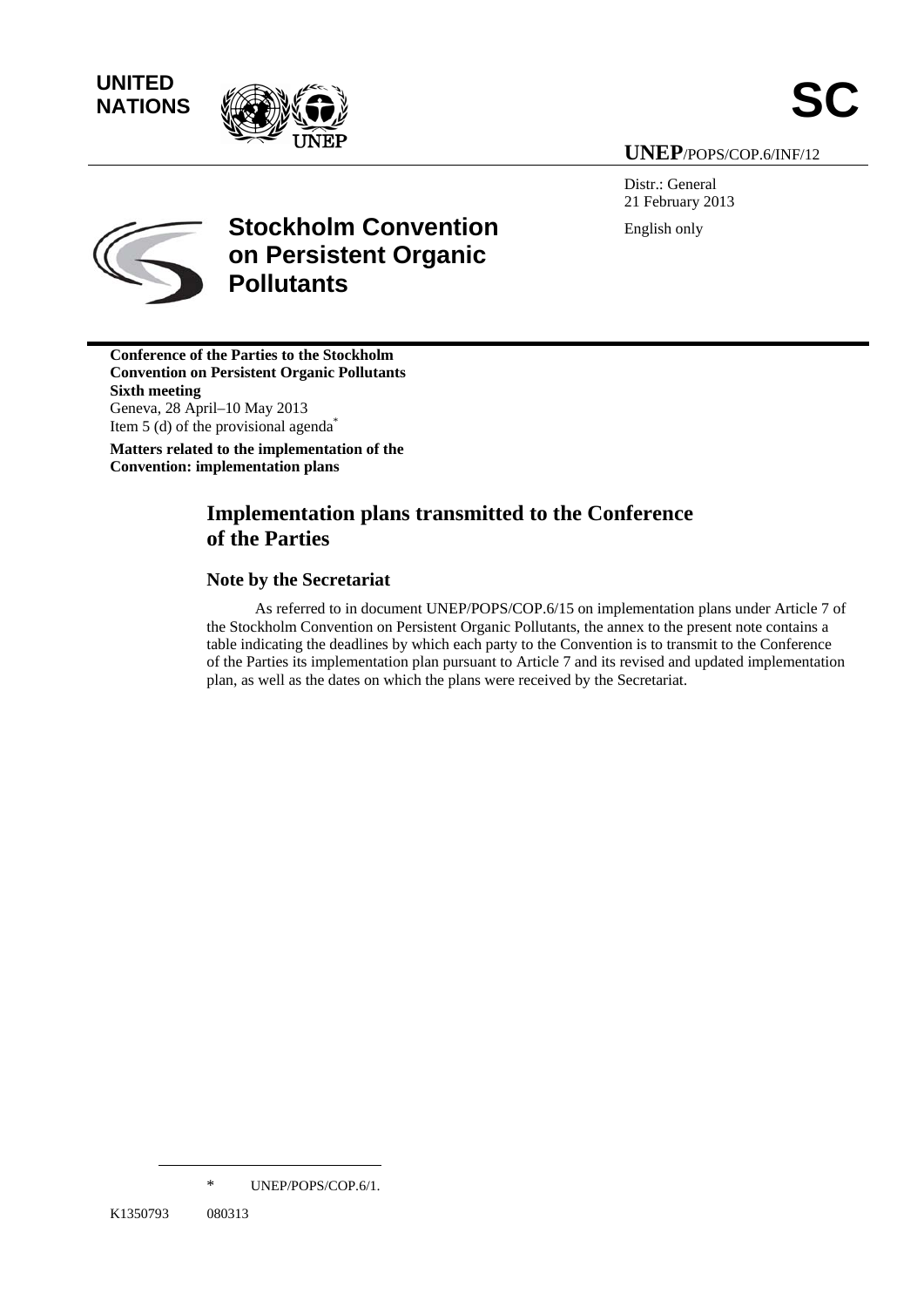## **Annex**

**Deadlines for the transmission of implementation plans and revised and updated implementation plans pursuant to Article 7 of the Stockholm Convention and dates of receipt by the Secretariat as at 1 February 2013** 

|     | Party                            | Deadline for<br>transmission of<br>national<br>implementation<br>plan | Date on which<br>national<br>implementation<br>plan was received<br>by the Secretariat | Deadline for<br>transmission of<br>reviewed and<br>updated national<br>implementation<br>plan addressing<br>the amendments<br>adopted at<br>COP 4 in 2009 | Date on which<br>reviewed and<br>updated national<br>implementation<br>plan addressing<br>the amendments<br>adopted at COP4<br>in 2009 was<br>received by the<br>Secretariat | Deadline for<br>transmission of<br>reviewed and<br>updated national<br>implementation<br>plan addressing<br>the amendment<br>adopted at COP 5<br>in 2011 | Date on which<br>reviewed and<br>updated national<br>implementation<br>plan addressing<br>the amendment<br>adopted at COP5<br>in 2011 was<br>received by the<br>Secretariat |
|-----|----------------------------------|-----------------------------------------------------------------------|----------------------------------------------------------------------------------------|-----------------------------------------------------------------------------------------------------------------------------------------------------------|------------------------------------------------------------------------------------------------------------------------------------------------------------------------------|----------------------------------------------------------------------------------------------------------------------------------------------------------|-----------------------------------------------------------------------------------------------------------------------------------------------------------------------------|
| 1.  | Albania                          | 2 Jan 07                                                              | 12 Feb 07                                                                              | 26 Aug 12                                                                                                                                                 |                                                                                                                                                                              | 27 Oct 14                                                                                                                                                |                                                                                                                                                                             |
| 2.  | Algeria                          | 21 Dec 08                                                             | 6 Oct 07                                                                               | 26 Aug 12                                                                                                                                                 |                                                                                                                                                                              | 27 Oct 14                                                                                                                                                |                                                                                                                                                                             |
| 3.  | Angola                           | 21 Jan 09                                                             |                                                                                        | 26 Aug 12                                                                                                                                                 |                                                                                                                                                                              | 27 Oct 14                                                                                                                                                |                                                                                                                                                                             |
| 4.  | Antigua and Barbuda              | 17 May 06                                                             | 26 Nov 08                                                                              | 26 Aug 12                                                                                                                                                 |                                                                                                                                                                              | 27 Oct 14                                                                                                                                                |                                                                                                                                                                             |
| 5.  | Argentina                        | 25 Apr 07                                                             | 25 Apr 07                                                                              | 07 Feb 14                                                                                                                                                 |                                                                                                                                                                              |                                                                                                                                                          |                                                                                                                                                                             |
| 6.  | Armenia                          | 17 May 06                                                             | 29 Apr 06                                                                              | 26 Aug 12                                                                                                                                                 |                                                                                                                                                                              | 27 Oct 14                                                                                                                                                |                                                                                                                                                                             |
| 7.  | Australia                        | 18 Aug 06                                                             | 10 Aug 06                                                                              |                                                                                                                                                           |                                                                                                                                                                              |                                                                                                                                                          |                                                                                                                                                                             |
| 8.  | Austria                          | 17 May 06                                                             | 28 Aug 08                                                                              | 26 Aug 12                                                                                                                                                 | 27 Aug 12                                                                                                                                                                    | 27 Oct 14                                                                                                                                                |                                                                                                                                                                             |
| 9.  | Azerbaijan                       | 17 May 06                                                             | 15 Jan 10                                                                              | 26 Aug 12                                                                                                                                                 |                                                                                                                                                                              | 27 Oct 14                                                                                                                                                |                                                                                                                                                                             |
| 10. | <b>Bahamas</b>                   | 1 Jan 08                                                              |                                                                                        | 26 Aug 12                                                                                                                                                 |                                                                                                                                                                              | 27 Oct 14                                                                                                                                                |                                                                                                                                                                             |
| 11. | Bahrain                          | 1 May 08                                                              |                                                                                        |                                                                                                                                                           |                                                                                                                                                                              |                                                                                                                                                          |                                                                                                                                                                             |
| 12. | Bangladesh                       | 10 Jun 09                                                             | 8 May 09                                                                               |                                                                                                                                                           |                                                                                                                                                                              |                                                                                                                                                          |                                                                                                                                                                             |
| 13. | <b>Barbados</b>                  | 5 Sep 06                                                              | 10 Dec 07                                                                              | 26 Aug 12                                                                                                                                                 |                                                                                                                                                                              | 27 Oct 14                                                                                                                                                |                                                                                                                                                                             |
| 14. | <b>Belarus</b>                   | 17 May 06                                                             | 17 Jan 07                                                                              | 26 Aug 12                                                                                                                                                 |                                                                                                                                                                              | 27 Oct 14                                                                                                                                                |                                                                                                                                                                             |
| 15. | Belgium                          | 23 Aug 08                                                             | 6 Feb 09                                                                               | 26 Aug 12                                                                                                                                                 |                                                                                                                                                                              | 27 Oct 14                                                                                                                                                |                                                                                                                                                                             |
| 16. | <b>Belize</b>                    | 25 Apr 12                                                             | 3 Feb 11                                                                               | 26 Aug 12                                                                                                                                                 |                                                                                                                                                                              | 27 Oct 14                                                                                                                                                |                                                                                                                                                                             |
| 17. | Benin                            | 17 May 06                                                             | 27 Oct 08                                                                              | 26 Aug 12                                                                                                                                                 |                                                                                                                                                                              | 27 Oct 14                                                                                                                                                |                                                                                                                                                                             |
| 18. | Bolivia (Plurinational State of) | 17 May 06                                                             | 19 Sep 05                                                                              | 26 Aug 12                                                                                                                                                 |                                                                                                                                                                              | 27 Oct 14                                                                                                                                                |                                                                                                                                                                             |
| 19. | Bosnia and Herzegovina           | 28 Jun 12                                                             |                                                                                        | 26 Aug 12                                                                                                                                                 |                                                                                                                                                                              | 27 Oct 14                                                                                                                                                |                                                                                                                                                                             |
| 20. | Botswana                         | 17 May 06                                                             |                                                                                        |                                                                                                                                                           |                                                                                                                                                                              |                                                                                                                                                          |                                                                                                                                                                             |
| 21. | <b>Brazil</b>                    | 14 Sep 06                                                             |                                                                                        | 26 Aug 12                                                                                                                                                 |                                                                                                                                                                              | 27 Oct 14                                                                                                                                                |                                                                                                                                                                             |
| 22  | Bulgaria                         | 20 Mar 07                                                             | 27 Sept 06                                                                             | 26 Aug 12                                                                                                                                                 | 19 Sep 12                                                                                                                                                                    | 27 Oct 14                                                                                                                                                |                                                                                                                                                                             |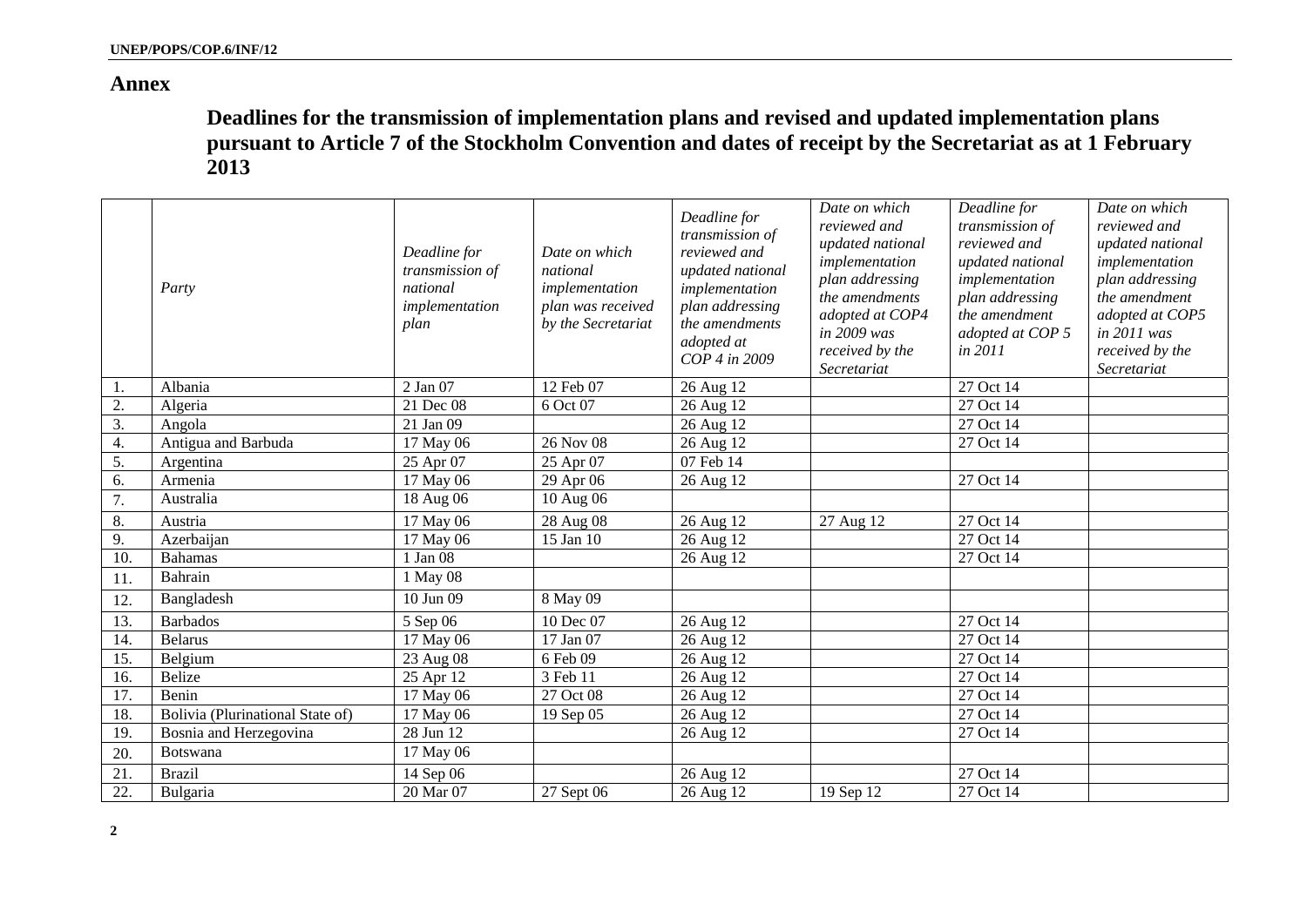### **UNEP/POPS/COP.6/INF/12**

|                   | Party                                    | Deadline for<br>transmission of<br>national<br>implementation<br>plan | Date on which<br>national<br>implementation<br>plan was received<br>by the Secretariat | Deadline for<br>transmission of<br>reviewed and<br>updated national<br>implementation<br>plan addressing<br>the amendments | Date on which<br>reviewed and<br>updated national<br>implementation<br>plan addressing<br>the amendments<br>adopted at COP4<br>in 2009 was | Deadline for<br>transmission of<br>reviewed and<br>updated national<br>implementation<br>plan addressing<br>the amendment<br>adopted at COP 5 | Date on which<br>reviewed and<br>updated national<br>implementation<br>plan addressing<br>the amendment<br>adopted at COP5<br>in 2011 was |
|-------------------|------------------------------------------|-----------------------------------------------------------------------|----------------------------------------------------------------------------------------|----------------------------------------------------------------------------------------------------------------------------|--------------------------------------------------------------------------------------------------------------------------------------------|-----------------------------------------------------------------------------------------------------------------------------------------------|-------------------------------------------------------------------------------------------------------------------------------------------|
|                   |                                          |                                                                       |                                                                                        | adopted at<br>COP 4 in 2009                                                                                                | received by the<br>Secretariat                                                                                                             | in 2011                                                                                                                                       | received by the<br>Secretariat                                                                                                            |
| 23.               | <b>Burkina Faso</b>                      | 31 Mar 07                                                             | 2 Apr 07                                                                               | 26 Aug 12                                                                                                                  |                                                                                                                                            | 27 Oct 14                                                                                                                                     |                                                                                                                                           |
| 24.               | Burundi                                  | 31 Oct 07                                                             | 28 Mar 06                                                                              | 26 Aug 12                                                                                                                  |                                                                                                                                            | $\overline{27}$ Oct 14                                                                                                                        |                                                                                                                                           |
| 25.               | Cambodia                                 | 23 Nov 08                                                             | 3 May 07                                                                               | 26 Aug 12                                                                                                                  |                                                                                                                                            | 27 Oct 14                                                                                                                                     |                                                                                                                                           |
| 26.               | Cameroon                                 | 28 Aug 11                                                             |                                                                                        | 26 Aug 12                                                                                                                  |                                                                                                                                            | 27 Oct 14                                                                                                                                     |                                                                                                                                           |
| 27.               | Canada                                   | 17 May 06                                                             | 17 May 06                                                                              | 4 Apr 13                                                                                                                   |                                                                                                                                            |                                                                                                                                               |                                                                                                                                           |
| 28.               | Cape Verde                               | 30 May 08                                                             |                                                                                        | 26 Aug 12                                                                                                                  |                                                                                                                                            | 27 Oct 14                                                                                                                                     |                                                                                                                                           |
| 29.               | Central African Republic                 | 12 May 10                                                             | 08 Oct 08                                                                              | 26 Aug 12                                                                                                                  |                                                                                                                                            | 27 Oct 14                                                                                                                                     |                                                                                                                                           |
| 30.               | Chad                                     | 8 Jun 06                                                              | 28 Apr 06                                                                              | 26 Aug 12                                                                                                                  |                                                                                                                                            | 27 Oct 14                                                                                                                                     |                                                                                                                                           |
| 31.               | Chile                                    | 25 Apr 07                                                             | 30 May 06                                                                              | 26 Aug 12                                                                                                                  |                                                                                                                                            | 27 Oct 14                                                                                                                                     |                                                                                                                                           |
| 32.               | China                                    | $11$ Nov 06                                                           | 18 Apr 07                                                                              |                                                                                                                            |                                                                                                                                            |                                                                                                                                               |                                                                                                                                           |
| 33.               | Colombia                                 | 20 Jan 11                                                             | 11 Aug 10                                                                              | 26 Aug 12                                                                                                                  |                                                                                                                                            | 27 Oct 14                                                                                                                                     |                                                                                                                                           |
| 34.               | Comoros                                  | 23 May 09                                                             | 29 Jan 08                                                                              | 26 Aug 12                                                                                                                  |                                                                                                                                            | 27 Oct 14                                                                                                                                     |                                                                                                                                           |
| $\overline{35}$ . | Congo                                    | 12 May 09                                                             | 26 Feb 07                                                                              | 26 Aug 12                                                                                                                  |                                                                                                                                            | 27 Oct 14                                                                                                                                     |                                                                                                                                           |
| 36.               | Cook Islands                             | 27 Sep 06                                                             | 6 Apr 11                                                                               | 26 Aug 12                                                                                                                  |                                                                                                                                            | 27 Oct 14                                                                                                                                     |                                                                                                                                           |
| 37.               | Costa Rica                               | 7 May 09                                                              | 4 May 09                                                                               | 26 Aug 12                                                                                                                  |                                                                                                                                            | 27 Oct 14                                                                                                                                     |                                                                                                                                           |
| 38.               | Côte d'Ivoire                            | 17 May 06                                                             | 24 May 06                                                                              | 26 Aug 12                                                                                                                  |                                                                                                                                            | 27 Oct 14                                                                                                                                     |                                                                                                                                           |
| 39.               | Croatia                                  | 30 Apr 09                                                             | 12 Mar 09                                                                              | 26 Aug 12                                                                                                                  |                                                                                                                                            | 27 Oct 14                                                                                                                                     |                                                                                                                                           |
| 40.               | Cuba                                     | 20 Mar 10                                                             | 5 Jan 11                                                                               | 26 Aug 12                                                                                                                  |                                                                                                                                            | 27 Oct 14                                                                                                                                     |                                                                                                                                           |
| 41.               | Cyprus                                   | 5 Jun 07                                                              | 16 Oct 07                                                                              | 26 Aug 12                                                                                                                  |                                                                                                                                            | 27 Oct 14                                                                                                                                     |                                                                                                                                           |
| 42.               | Czech Republic                           | 17 May 06                                                             | 8 May 06                                                                               | 26 Aug 12                                                                                                                  |                                                                                                                                            | 27 Oct 14                                                                                                                                     |                                                                                                                                           |
| 43.               | Democratic People's Republic of<br>Korea | $17$ May 06                                                           | 25 Nov 08                                                                              | 26 Aug 12                                                                                                                  |                                                                                                                                            | 27 Oct 14                                                                                                                                     |                                                                                                                                           |
| 44.               | Democratic Republic of the Congo         | $21$ Jun 07                                                           | 7 Jun 10                                                                               | 26 Aug 12                                                                                                                  |                                                                                                                                            | 27 Oct 14                                                                                                                                     |                                                                                                                                           |
| 45.               | Denmark                                  | 17 May 06                                                             | 18 May 06                                                                              | 26 Aug 12                                                                                                                  | 5 Sep 12                                                                                                                                   | 27 Oct 14                                                                                                                                     |                                                                                                                                           |
| 46.               | Djibouti                                 | 9 Jun 06                                                              | 1 Jun 07                                                                               | 26 Aug 12                                                                                                                  |                                                                                                                                            | 27 Oct 14                                                                                                                                     |                                                                                                                                           |
| 47.               | Dominica                                 | 17 May 06                                                             |                                                                                        | 26 Aug 12                                                                                                                  |                                                                                                                                            | 27 Oct 14                                                                                                                                     |                                                                                                                                           |
| 48.               | Dominican Republic                       | 2 Aug 09                                                              | 7 May 09                                                                               | 26 Aug 12                                                                                                                  |                                                                                                                                            | 27 Oct 14                                                                                                                                     |                                                                                                                                           |
| 49.               | Ecuador                                  | 5 Sep $\overline{06}$                                                 | 6 Sep 06                                                                               | 26 Aug 12                                                                                                                  |                                                                                                                                            | 27 Oct 14                                                                                                                                     |                                                                                                                                           |
| 50.               | Egypt                                    | 17 May 06                                                             | 16 Mar 06                                                                              | 26 Aug 12                                                                                                                  |                                                                                                                                            | 27 Oct 14                                                                                                                                     |                                                                                                                                           |
| $\overline{51}$   | El Salvador                              | 25 Aug 10                                                             |                                                                                        | 26 Aug 12                                                                                                                  |                                                                                                                                            | 27 Oct 14                                                                                                                                     |                                                                                                                                           |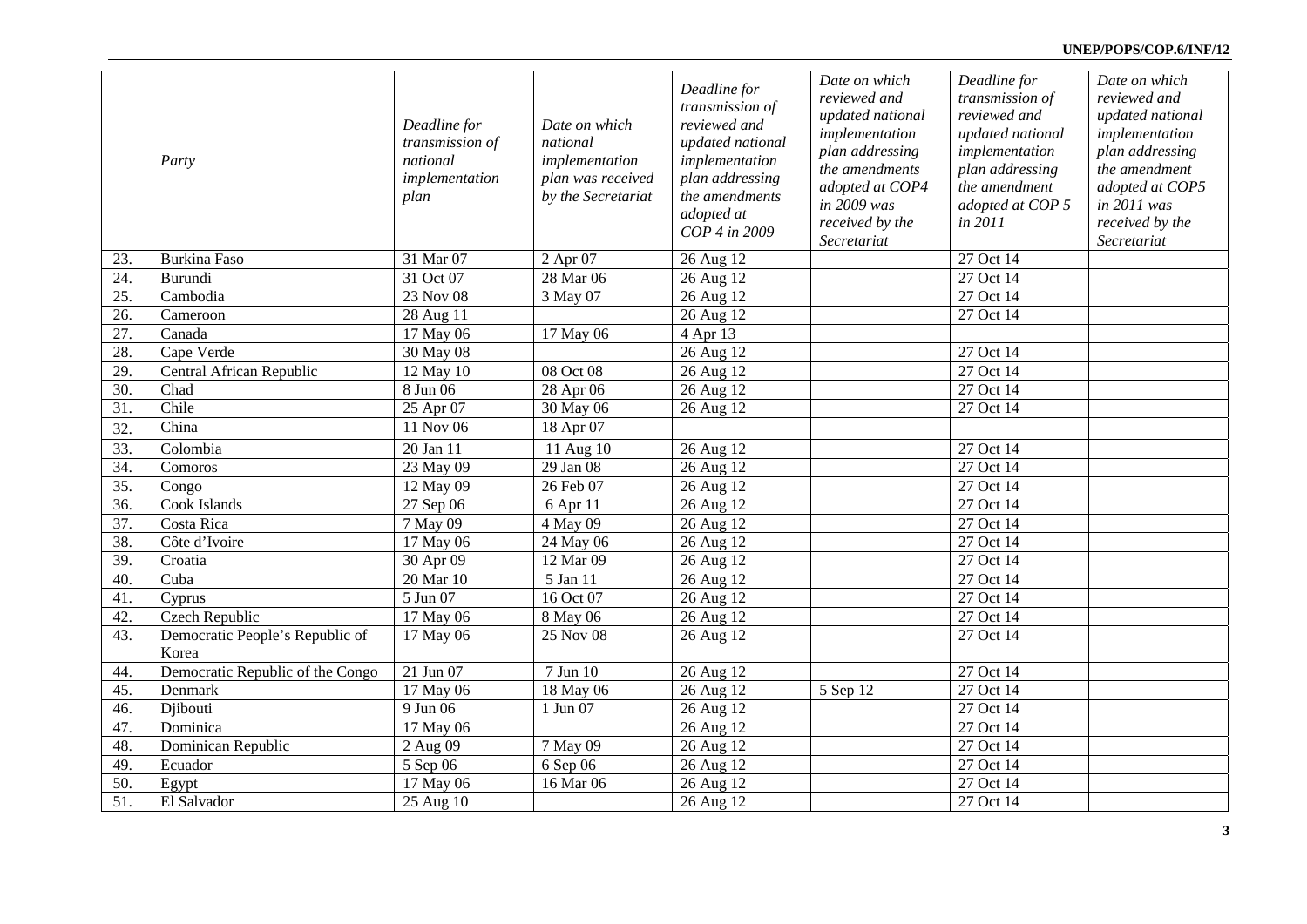|                   | Party                      | Deadline for<br>transmission of<br>national<br>implementation<br>plan | Date on which<br>national<br>implementation<br>plan was received<br>by the Secretariat | Deadline for<br>transmission of<br>reviewed and<br>updated national<br>implementation<br>plan addressing<br>the amendments<br>adopted at<br>COP 4 in 2009 | Date on which<br>reviewed and<br>updated national<br>implementation<br>plan addressing<br>the amendments<br>adopted at COP4<br>in 2009 was<br>received by the<br>Secretariat | Deadline for<br>transmission of<br>reviewed and<br>updated national<br>implementation<br>plan addressing<br>the amendment<br>adopted at COP 5<br>in 2011 | Date on which<br>reviewed and<br>updated national<br>implementation<br>plan addressing<br>the amendment<br>adopted at COP5<br>in 2011 was<br>received by the<br>Secretariat |
|-------------------|----------------------------|-----------------------------------------------------------------------|----------------------------------------------------------------------------------------|-----------------------------------------------------------------------------------------------------------------------------------------------------------|------------------------------------------------------------------------------------------------------------------------------------------------------------------------------|----------------------------------------------------------------------------------------------------------------------------------------------------------|-----------------------------------------------------------------------------------------------------------------------------------------------------------------------------|
| 52.               | Eritrea                    | 8 Jun 07                                                              |                                                                                        | 26 Aug 12                                                                                                                                                 |                                                                                                                                                                              | 27 Oct 14                                                                                                                                                |                                                                                                                                                                             |
| $\overline{53}$ . | Estonia                    | $5 \overline{\text{Feb}}$ 11                                          | 24 May 11                                                                              |                                                                                                                                                           |                                                                                                                                                                              |                                                                                                                                                          |                                                                                                                                                                             |
| 54.               | Ethiopia                   | 17 May 06                                                             | 9 Mar 07                                                                               | 26 Aug 12                                                                                                                                                 |                                                                                                                                                                              | 27 Oct 14                                                                                                                                                |                                                                                                                                                                             |
| 55.               | European Union             | 14 Feb 07                                                             | 19 Mar 07                                                                              | 26 Aug 12                                                                                                                                                 |                                                                                                                                                                              | 27 Oct 14                                                                                                                                                |                                                                                                                                                                             |
| 56.               | Fiji                       | 17 May 06                                                             | 21 Jun 06                                                                              | 26 Aug 12                                                                                                                                                 |                                                                                                                                                                              | 27 Oct 14                                                                                                                                                |                                                                                                                                                                             |
| 57.               | Finland                    | 17 May 06                                                             | 17 May 06                                                                              | 26 Aug 12                                                                                                                                                 | 27 Nov 12                                                                                                                                                                    | 27 Oct 14                                                                                                                                                |                                                                                                                                                                             |
| 58.               | France                     | 17 May 06                                                             | 26 Feb 07                                                                              | 26 Aug 12                                                                                                                                                 | 2 Nov 12                                                                                                                                                                     | 27 Oct 14                                                                                                                                                |                                                                                                                                                                             |
| 59.               | Gabon                      | 5 Aug 09                                                              | 8 May 08                                                                               | 26 Aug 12                                                                                                                                                 |                                                                                                                                                                              | 27 Oct 14                                                                                                                                                |                                                                                                                                                                             |
| 60.               | Gambia                     | 27 Jul 08                                                             | 21 Mar 09                                                                              | 26 Aug 12                                                                                                                                                 |                                                                                                                                                                              | 27 Oct 14                                                                                                                                                |                                                                                                                                                                             |
| 61.               | Georgia                    | 2 Jan 09                                                              | 10 Dec 12                                                                              | 26 Aug 12                                                                                                                                                 |                                                                                                                                                                              | 27 Oct 14                                                                                                                                                |                                                                                                                                                                             |
| 62.               | Germany                    | 17 May 06                                                             | 1 May 06                                                                               | 26 Aug 12                                                                                                                                                 | 28 Nov 12                                                                                                                                                                    | 27 Oct 14                                                                                                                                                |                                                                                                                                                                             |
| 63.               | Ghana                      | 17 May 06                                                             | 21 Jan 08                                                                              | 26 Aug 12                                                                                                                                                 |                                                                                                                                                                              | 27 Oct 14                                                                                                                                                |                                                                                                                                                                             |
| 64.               | Greece                     | 1 Aug 08                                                              |                                                                                        | 26 Aug 12                                                                                                                                                 |                                                                                                                                                                              | 27 Oct 14                                                                                                                                                |                                                                                                                                                                             |
| 65.               | Guatemala                  | 28 Oct 10                                                             | 9 Dec 11                                                                               |                                                                                                                                                           |                                                                                                                                                                              |                                                                                                                                                          |                                                                                                                                                                             |
| 66.               | Guinea                     | 10 Mar 10                                                             | 22 Apr 10                                                                              | 26 Aug 12                                                                                                                                                 |                                                                                                                                                                              | 27 Oct 14                                                                                                                                                |                                                                                                                                                                             |
| 67.               | Guinea-Bissau              | 4 Nov 10                                                              |                                                                                        | 26 Aug 12                                                                                                                                                 |                                                                                                                                                                              | 27 Oct 14                                                                                                                                                |                                                                                                                                                                             |
| 68.               | Guyana                     | 11 Dec 09                                                             |                                                                                        | 26 Aug 12                                                                                                                                                 |                                                                                                                                                                              | 27 Oct 14                                                                                                                                                |                                                                                                                                                                             |
| 69.               | Honduras                   | 21 Aug 07                                                             | 13 Jan 10                                                                              | 26 Aug 12                                                                                                                                                 |                                                                                                                                                                              | 27 Oct 14                                                                                                                                                |                                                                                                                                                                             |
| 70.               | Hungary                    | 12 Jun 10                                                             | 21 Jun 10                                                                              | 26 Aug 12                                                                                                                                                 |                                                                                                                                                                              | 27 Oct 14                                                                                                                                                |                                                                                                                                                                             |
| 71.               | Iceland                    | 17 May 06                                                             | 16 Jul 07                                                                              | 26 Aug 12                                                                                                                                                 |                                                                                                                                                                              | 27 Oct 14                                                                                                                                                |                                                                                                                                                                             |
| $\overline{72}$ . | India                      | 12 Apr 08                                                             | 21 Apr 11                                                                              |                                                                                                                                                           |                                                                                                                                                                              |                                                                                                                                                          |                                                                                                                                                                             |
| 73.               | Indonesia                  | 27 Dec 12                                                             | 15 Apr 10                                                                              | 26 Aug 12                                                                                                                                                 |                                                                                                                                                                              | 27 Oct 14                                                                                                                                                |                                                                                                                                                                             |
| 74.               | Iran (Islamic Republic of) | 7 May 08                                                              | 2 Aug 08                                                                               | 26 Aug 12                                                                                                                                                 |                                                                                                                                                                              | $27$ Oct 14                                                                                                                                              |                                                                                                                                                                             |
| 75.               | Ireland                    | 3 Nov 12                                                              | $2$ Nov $121$                                                                          | 3 Nov 12                                                                                                                                                  | 2 Nov 12                                                                                                                                                                     | $\overline{27}$ Oct 14                                                                                                                                   |                                                                                                                                                                             |
| 76.               | Jamaica                    | 30 Aug 09                                                             | 7 Aug 11                                                                               | 26 Aug 12                                                                                                                                                 |                                                                                                                                                                              | 27 Oct 14                                                                                                                                                |                                                                                                                                                                             |
| 77.               | Japan                      | 17 May 06                                                             | 13 Mar 06                                                                              | 26 Aug 12                                                                                                                                                 | 23 Aug 12                                                                                                                                                                    | 27 Oct 14                                                                                                                                                |                                                                                                                                                                             |
| 78.               | Jordan                     | 5 Feb 07                                                              | 26 Dec 06                                                                              | 26 Aug 12                                                                                                                                                 |                                                                                                                                                                              | 27 Oct 14                                                                                                                                                |                                                                                                                                                                             |

<sup>&</sup>lt;sup>1</sup> The implementation plan pursuant to Article 7 transmitted by Ireland addresses the initial 12 POPs as well as those 9 POPs pursuant to the amendments adopted in 2009.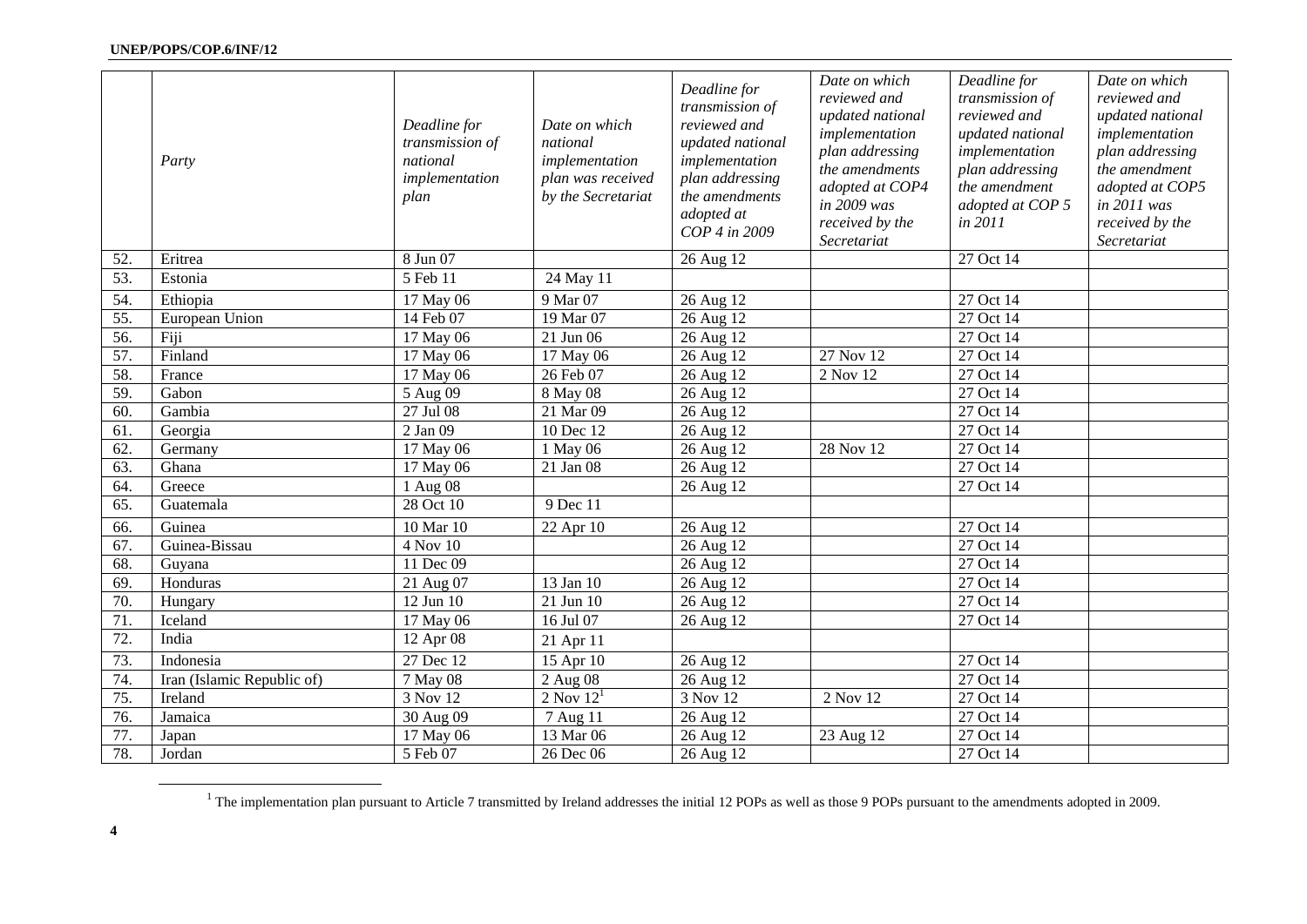### **UNEP/POPS/COP.6/INF/12**

|      | Party                            | Deadline for<br>transmission of<br>national<br>implementation<br>plan | Date on which<br>national<br>implementation<br>plan was received<br>by the Secretariat | Deadline for<br>transmission of<br>reviewed and<br>updated national<br>implementation<br>plan addressing<br>the amendments<br>adopted at<br>COP 4 in 2009 | Date on which<br>reviewed and<br>updated national<br>implementation<br>plan addressing<br>the amendments<br>adopted at COP4<br>in 2009 was<br>received by the<br>Secretariat | Deadline for<br>transmission of<br>reviewed and<br>updated national<br>implementation<br>plan addressing<br>the amendment<br>adopted at COP 5<br>in 2011 | Date on which<br>reviewed and<br>updated national<br>implementation<br>plan addressing<br>the amendment<br>adopted at COP5<br>in 2011 was<br>received by the<br>Secretariat |
|------|----------------------------------|-----------------------------------------------------------------------|----------------------------------------------------------------------------------------|-----------------------------------------------------------------------------------------------------------------------------------------------------------|------------------------------------------------------------------------------------------------------------------------------------------------------------------------------|----------------------------------------------------------------------------------------------------------------------------------------------------------|-----------------------------------------------------------------------------------------------------------------------------------------------------------------------------|
| 79.  | Kazakhstan                       | 8 Feb 10                                                              | 8 Dec 09                                                                               | 26 Aug 12                                                                                                                                                 |                                                                                                                                                                              | 27 Oct 14                                                                                                                                                |                                                                                                                                                                             |
| 80.  | Kenya                            | 23 Dec 06                                                             | 14 Apr 07                                                                              | 26 Aug 12                                                                                                                                                 |                                                                                                                                                                              | 27 Oct 14                                                                                                                                                |                                                                                                                                                                             |
| 81.  | Kiribati                         | 5 Dec 06                                                              |                                                                                        | 26 Aug 12                                                                                                                                                 |                                                                                                                                                                              | 27 Oct 14                                                                                                                                                |                                                                                                                                                                             |
| 82.  | Kuwait                           | 10 Sep 08                                                             |                                                                                        | 26 Aug 12                                                                                                                                                 |                                                                                                                                                                              | 27 Oct 14                                                                                                                                                |                                                                                                                                                                             |
| 83.  | Kyrgyzstan                       | 12 Mar 09                                                             | 2 Apr 09                                                                               | 26 Aug 12                                                                                                                                                 |                                                                                                                                                                              | 27 Oct 14                                                                                                                                                |                                                                                                                                                                             |
| 84.  | Lao People's Democratic Republic | 26 Sep 08                                                             | 8 Nov 10                                                                               | 26 Aug 12                                                                                                                                                 |                                                                                                                                                                              | 27 Oct 14                                                                                                                                                |                                                                                                                                                                             |
| 85.  | Latvia                           | 26 Jan 07                                                             | 7 Jun 05                                                                               | 26 Aug 12                                                                                                                                                 |                                                                                                                                                                              | $\overline{27}$ Oct 14                                                                                                                                   |                                                                                                                                                                             |
| 86.  | Lebanon                          | 17 May 06                                                             | 17 May 06                                                                              | 26 Aug 12                                                                                                                                                 |                                                                                                                                                                              | $\overline{27}$ Oct 14                                                                                                                                   |                                                                                                                                                                             |
| 87.  | Lesotho                          | 17 May 06                                                             | 26 Feb 09                                                                              | 26 Aug 12                                                                                                                                                 |                                                                                                                                                                              | 27 Oct 14                                                                                                                                                |                                                                                                                                                                             |
| 88.  | Liberia                          | 17 May 06                                                             | 20 Mar 08                                                                              | 26 Aug 12                                                                                                                                                 |                                                                                                                                                                              | 27 Oct 14                                                                                                                                                |                                                                                                                                                                             |
| 89.  | Libya                            | 12 Sep 07                                                             |                                                                                        | 26 Aug 12                                                                                                                                                 |                                                                                                                                                                              | 27 Oct 14                                                                                                                                                |                                                                                                                                                                             |
| 90.  | Liechtenstein                    | 3 Mar 07                                                              | 25 Apr 07                                                                              | 26 Aug 12                                                                                                                                                 |                                                                                                                                                                              | 27 Oct 14                                                                                                                                                |                                                                                                                                                                             |
| 91.  | Lithuania                        | 5 Mar 08                                                              | 6 Apr 07                                                                               | 26 Aug 12                                                                                                                                                 |                                                                                                                                                                              | 27 Oct 14                                                                                                                                                |                                                                                                                                                                             |
| 92.  | Luxembourg                       | 17 May 06                                                             | 7 Aug 08                                                                               | 26 Aug 12                                                                                                                                                 |                                                                                                                                                                              | 27 Oct 14                                                                                                                                                |                                                                                                                                                                             |
| 93.  | Madagascar                       | 16 Feb 08                                                             | 25 Sep 08                                                                              | 26 Aug 12                                                                                                                                                 |                                                                                                                                                                              | 27 Oct 14                                                                                                                                                |                                                                                                                                                                             |
| 94.  | Malawi                           | 28 May 11                                                             | 15 Feb 10                                                                              | 26 Aug 12                                                                                                                                                 |                                                                                                                                                                              | 27 Oct 14                                                                                                                                                |                                                                                                                                                                             |
| 95.  | Maldives                         | 15 Jan 09                                                             |                                                                                        | 26 Aug 12                                                                                                                                                 |                                                                                                                                                                              | 27 Oct 14                                                                                                                                                |                                                                                                                                                                             |
| 96.  | Mali                             | 17 May 06                                                             | 9 Aug 06                                                                               | 26 Aug 12                                                                                                                                                 |                                                                                                                                                                              | 27 Oct 14                                                                                                                                                |                                                                                                                                                                             |
| 97.  | Marshall Islands                 | 17 May 06                                                             | 8 Nov 09                                                                               | 26 Aug 12                                                                                                                                                 |                                                                                                                                                                              | 27 Oct 14                                                                                                                                                |                                                                                                                                                                             |
| 98.  | Mauritania                       | 20 Oct 07                                                             | 19 Mar 10                                                                              | 26 Aug 12                                                                                                                                                 |                                                                                                                                                                              | 27 Oct 14                                                                                                                                                |                                                                                                                                                                             |
| 99.  | Mauritius                        | 11 Oct 06                                                             | 11 Oct 06                                                                              |                                                                                                                                                           |                                                                                                                                                                              |                                                                                                                                                          |                                                                                                                                                                             |
| 100. | Mexico                           | 17 May 06                                                             | 12 Feb 08                                                                              | 26 Aug 12                                                                                                                                                 |                                                                                                                                                                              | 27 Oct 14                                                                                                                                                |                                                                                                                                                                             |
| 101. | Micronesia (Federated States of) | 13 Oct 07                                                             |                                                                                        |                                                                                                                                                           |                                                                                                                                                                              |                                                                                                                                                          |                                                                                                                                                                             |
| 102. | Monaco                           | 18 Jan 07                                                             | 12 Dec 06                                                                              | 26 Aug 12                                                                                                                                                 |                                                                                                                                                                              | 27 Oct 14                                                                                                                                                |                                                                                                                                                                             |
| 103. | Mongolia                         | 29 Jul 06                                                             | 8 Jan 08                                                                               | 26 Aug 12                                                                                                                                                 |                                                                                                                                                                              | 27 Oct 14                                                                                                                                                |                                                                                                                                                                             |
| 104. | Montenegro                       | 29 Jun 13                                                             |                                                                                        | 29 Jun 13                                                                                                                                                 |                                                                                                                                                                              | 27 Oct 14                                                                                                                                                |                                                                                                                                                                             |
| 105. | Morocco                          | 13 Sep 06                                                             | 2 May 06                                                                               | 26 Aug 12                                                                                                                                                 |                                                                                                                                                                              | 27 Oct 14                                                                                                                                                |                                                                                                                                                                             |
| 106. | Mozambique                       | 29 Jan 08                                                             | 12 Aug 08                                                                              | 26 Aug 12                                                                                                                                                 |                                                                                                                                                                              | 27 Oct 14                                                                                                                                                |                                                                                                                                                                             |
| 107. | Myanmar                          | 18 Jul 06                                                             |                                                                                        | 26 Aug 12                                                                                                                                                 |                                                                                                                                                                              | 27 Oct 14                                                                                                                                                |                                                                                                                                                                             |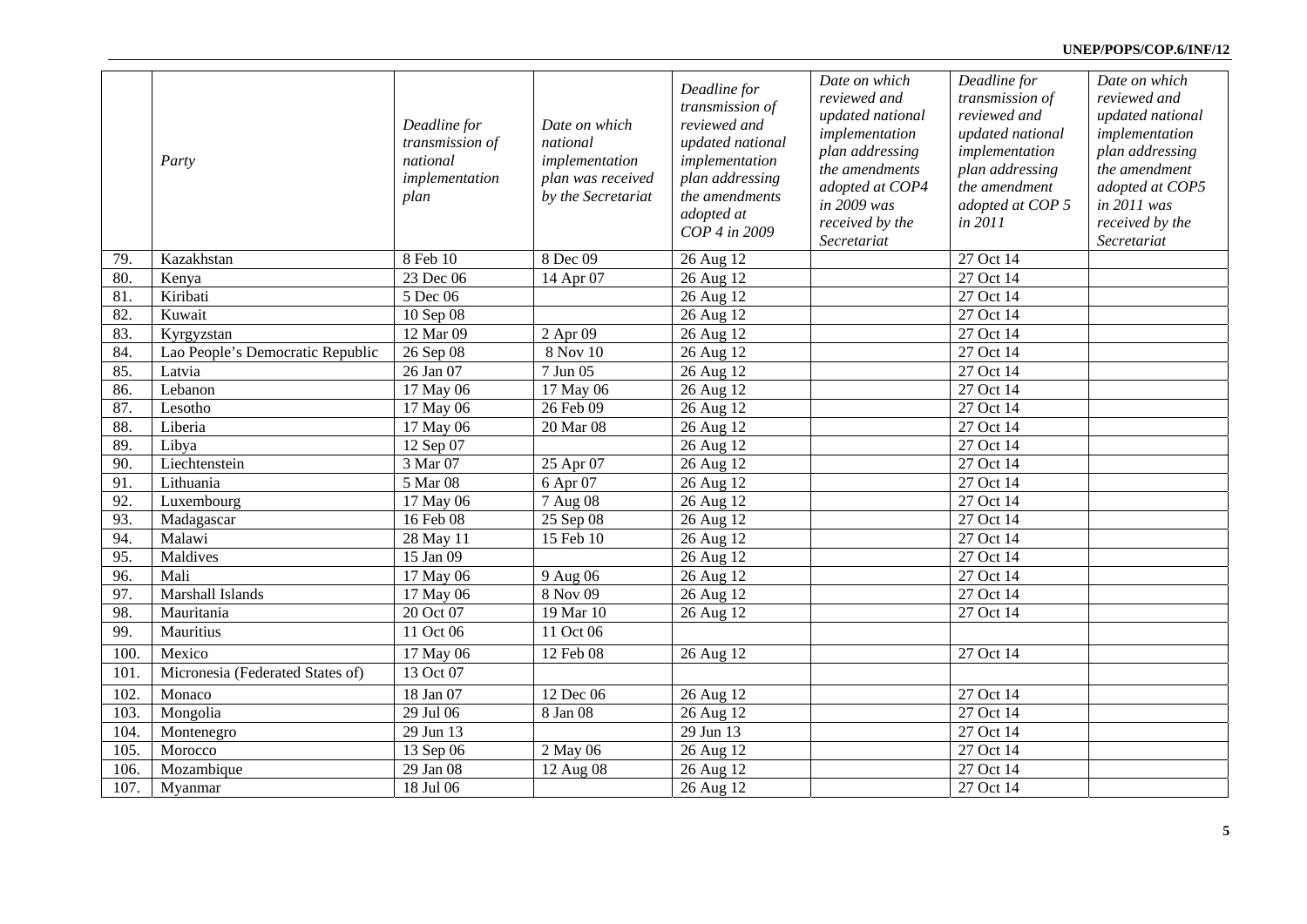|      | Party                     | Deadline for<br>transmission of<br>national<br>implementation<br>plan | Date on which<br>national<br>implementation<br>plan was received<br>by the Secretariat | Deadline for<br>transmission of<br>reviewed and<br>updated national<br>implementation<br>plan addressing<br>the amendments<br>adopted at<br>COP 4 in 2009 | Date on which<br>reviewed and<br>updated national<br>implementation<br>plan addressing<br>the amendments<br>adopted at COP4<br>in 2009 was<br>received by the<br>Secretariat | Deadline for<br>transmission of<br>reviewed and<br>updated national<br>implementation<br>plan addressing<br>the amendment<br>adopted at COP 5<br>in 2011 | Date on which<br>reviewed and<br>updated national<br>implementation<br>plan addressing<br>the amendment<br>adopted at COP5<br>in 2011 was<br>received by the<br>Secretariat |
|------|---------------------------|-----------------------------------------------------------------------|----------------------------------------------------------------------------------------|-----------------------------------------------------------------------------------------------------------------------------------------------------------|------------------------------------------------------------------------------------------------------------------------------------------------------------------------------|----------------------------------------------------------------------------------------------------------------------------------------------------------|-----------------------------------------------------------------------------------------------------------------------------------------------------------------------------|
| 108. | Namibia                   | 22 Sep 07                                                             |                                                                                        | 26 Aug 12                                                                                                                                                 |                                                                                                                                                                              | 27 Oct 14                                                                                                                                                |                                                                                                                                                                             |
| 109. | Nauru                     | 17 May 06                                                             | 5 Oct 12                                                                               | 26 Aug 12                                                                                                                                                 |                                                                                                                                                                              | 27 Oct 14                                                                                                                                                |                                                                                                                                                                             |
| 110. | Nepal                     | 6 Mar 09                                                              | 25 Sep 07                                                                              | 26 Aug 12                                                                                                                                                 |                                                                                                                                                                              | $\overline{27}$ Oct 14                                                                                                                                   |                                                                                                                                                                             |
| 111. | Netherlands               | 17 May 06                                                             | 30 May 06                                                                              | 26 Aug 12                                                                                                                                                 | 11 Aug 11                                                                                                                                                                    | 27 Oct 14                                                                                                                                                |                                                                                                                                                                             |
| 112. | New Zealand               | 23 Dec 06                                                             | 19 Dec 06                                                                              |                                                                                                                                                           |                                                                                                                                                                              | 27 Oct 14                                                                                                                                                |                                                                                                                                                                             |
| 113. | Nicaragua                 | 1 Mar 08                                                              | 29 Apr 06                                                                              | 26 Aug 12                                                                                                                                                 |                                                                                                                                                                              | 27 Oct 14                                                                                                                                                |                                                                                                                                                                             |
| 114. | Niger                     | 11 Jul 08                                                             |                                                                                        | 26 Aug 12                                                                                                                                                 |                                                                                                                                                                              | 27 Oct 14                                                                                                                                                |                                                                                                                                                                             |
| 115. | Nigeria                   | 22 Aug 06                                                             | 29 Apr 09                                                                              | 26 Aug 12                                                                                                                                                 |                                                                                                                                                                              | 27 Oct 14                                                                                                                                                |                                                                                                                                                                             |
| 116. | Niue                      | 1 Dec 07                                                              | $25$ Jan 05                                                                            | 26 Aug 12                                                                                                                                                 |                                                                                                                                                                              | 27 Oct 14                                                                                                                                                |                                                                                                                                                                             |
| 117. | Norway                    | $\overline{17}$ May 06                                                | 22 Jun 06                                                                              | 26 Aug 12                                                                                                                                                 | 23 Jan 13                                                                                                                                                                    | 27 Oct 14                                                                                                                                                |                                                                                                                                                                             |
| 118. | Oman                      | 19 Apr 07                                                             | 3 Feb 09                                                                               | 26 Aug 12                                                                                                                                                 |                                                                                                                                                                              | 27 Oct 14                                                                                                                                                |                                                                                                                                                                             |
| 119. | Pakistan                  | 16 Jul 10                                                             | 15 Dec 09                                                                              | 26 Aug 12                                                                                                                                                 |                                                                                                                                                                              | 27 Oct 14                                                                                                                                                |                                                                                                                                                                             |
| 120. | Palau                     | 7 Dec 13                                                              |                                                                                        | 7 Dec 13                                                                                                                                                  |                                                                                                                                                                              | 27 Oct 14                                                                                                                                                |                                                                                                                                                                             |
| 121  | Panama                    | 17 May 06                                                             | 10 Feb 09                                                                              | 26 Aug 12                                                                                                                                                 |                                                                                                                                                                              | $\overline{27}$ Oct 14                                                                                                                                   |                                                                                                                                                                             |
| 122. | Papua New Guinea          | 17 May 06                                                             |                                                                                        | 26 Aug 12                                                                                                                                                 |                                                                                                                                                                              | $27$ Oct 14                                                                                                                                              |                                                                                                                                                                             |
| 123. | Paraguay                  | 30 Jun 06                                                             | 21 Jun 10                                                                              | 26 Aug 12                                                                                                                                                 |                                                                                                                                                                              | 27 Oct 14                                                                                                                                                |                                                                                                                                                                             |
| 124. | Peru                      | 13 Dec 07                                                             | 19 Dec 07                                                                              | 26 Aug 12                                                                                                                                                 |                                                                                                                                                                              | 27 Oct 14                                                                                                                                                |                                                                                                                                                                             |
| 125. | Philippines               | 27 May 06                                                             | 19 Jun 06                                                                              | 26 Aug 12                                                                                                                                                 |                                                                                                                                                                              | 27 Oct 14                                                                                                                                                |                                                                                                                                                                             |
| 126. | Poland                    | 21 Jan 11                                                             | 20 Jan 11                                                                              | 26 Aug 12                                                                                                                                                 |                                                                                                                                                                              | 27 Oct 14                                                                                                                                                |                                                                                                                                                                             |
| 127. | Portugal                  | 13 Oct 06                                                             | 17 Mar 10                                                                              | 26 Aug 12                                                                                                                                                 |                                                                                                                                                                              | 27 Oct 14                                                                                                                                                |                                                                                                                                                                             |
| 128. | Oatar                     | 10 Mar 07                                                             | 2 Nov 10                                                                               | 26 Aug 12                                                                                                                                                 |                                                                                                                                                                              | 27 Oct 14                                                                                                                                                |                                                                                                                                                                             |
| 129. | Republic of Korea         | 25 Apr 09                                                             | 24 Apr 09                                                                              | 6 Aug 14                                                                                                                                                  |                                                                                                                                                                              |                                                                                                                                                          |                                                                                                                                                                             |
| 130. | Republic of Moldova       | 6 Jul 06                                                              | 25 Aug 05                                                                              | 14 Aug $14^2$                                                                                                                                             |                                                                                                                                                                              |                                                                                                                                                          |                                                                                                                                                                             |
| 131. | Romania                   | 26 Jan 07                                                             | 12 Apr 06                                                                              | 26 Aug 12                                                                                                                                                 | 9 Oct 12                                                                                                                                                                     | 27 Oct 14                                                                                                                                                |                                                                                                                                                                             |
| 132. | <b>Russian Federation</b> | 15 Nov 13                                                             |                                                                                        | 15 Nov 13                                                                                                                                                 |                                                                                                                                                                              | 27 Oct 14                                                                                                                                                |                                                                                                                                                                             |
| 133. | Rwanda                    | 17 May 06                                                             | 30 May 07                                                                              | 26 Aug 12                                                                                                                                                 |                                                                                                                                                                              | 27 Oct 14                                                                                                                                                |                                                                                                                                                                             |

<sup>&</sup>lt;sup>2</sup> The Republic of Moldova has only accepted the amendments to Annexes A and C which were adopted by decisions SC-4/10, 4/11, 4/12, 4/15 and 4/16 by the Conference of the Parties to the Convention on Persistent Organic Pollutants at its fourth meeting held in Geneva from 4 to 8 May 2009.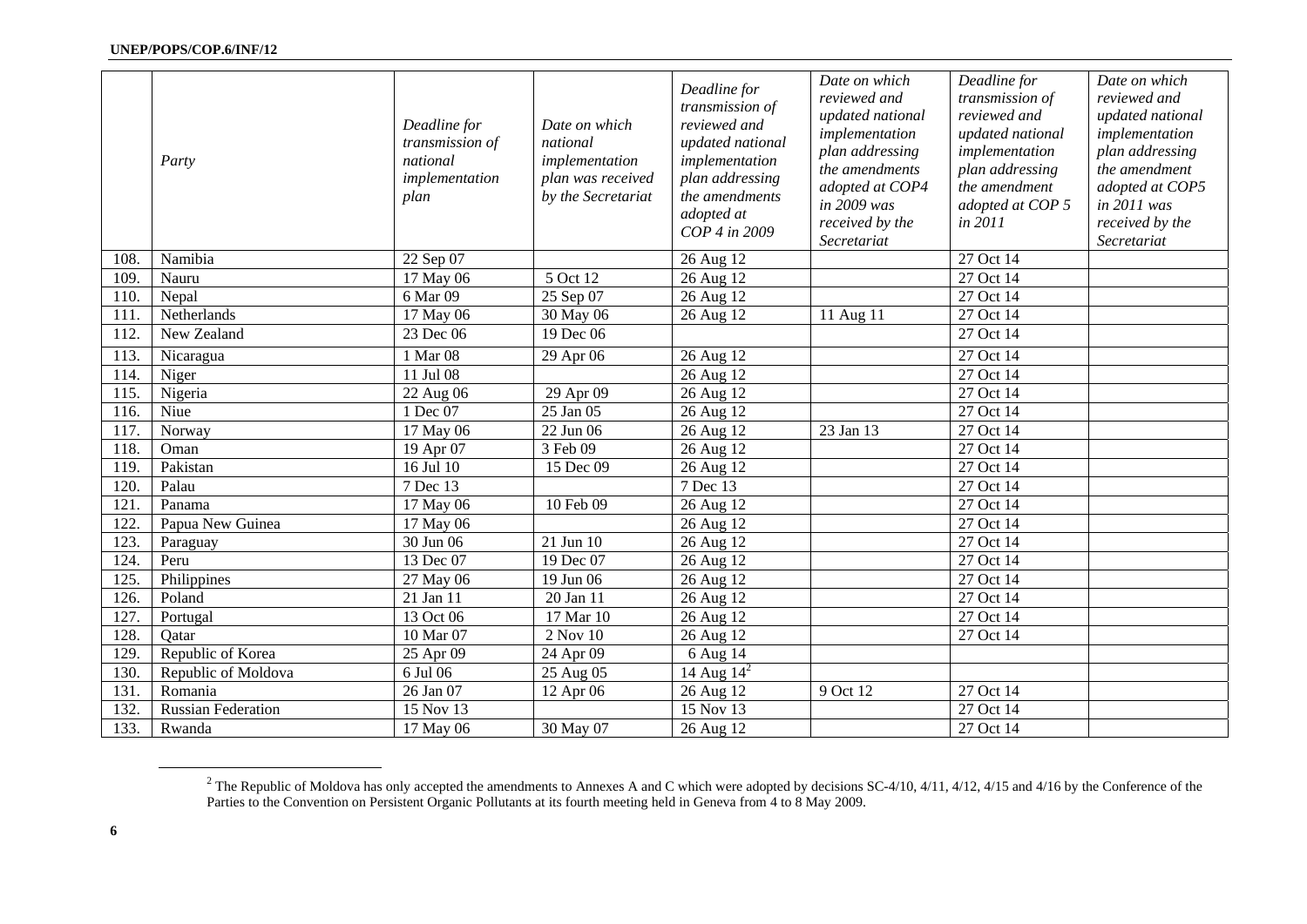### **UNEP/POPS/COP.6/INF/12**

|      | Party                                        | Deadline for<br>transmission of<br>national<br>implementation<br>plan | Date on which<br>national<br>implementation<br>plan was received<br>by the Secretariat | Deadline for<br>transmission of<br>reviewed and<br>updated national<br>implementation<br>plan addressing<br>the amendments<br>adopted at<br>COP 4 in 2009 | Date on which<br>reviewed and<br>updated national<br>implementation<br>plan addressing<br>the amendments<br>adopted at COP4<br>in 2009 was<br>received by the<br>Secretariat | Deadline for<br>transmission of<br>reviewed and<br>updated national<br>implementation<br>plan addressing<br>the amendment<br>adopted at COP 5<br>in 2011 | Date on which<br>reviewed and<br>updated national<br>implementation<br>plan addressing<br>the amendment<br>adopted at COP5<br>in 2011 was<br>received by the<br>Secretariat |
|------|----------------------------------------------|-----------------------------------------------------------------------|----------------------------------------------------------------------------------------|-----------------------------------------------------------------------------------------------------------------------------------------------------------|------------------------------------------------------------------------------------------------------------------------------------------------------------------------------|----------------------------------------------------------------------------------------------------------------------------------------------------------|-----------------------------------------------------------------------------------------------------------------------------------------------------------------------------|
| 134. | Saint Kitts and Nevis                        | 19 Aug 06                                                             |                                                                                        | 26 Aug 12                                                                                                                                                 |                                                                                                                                                                              | 27 Oct 14                                                                                                                                                |                                                                                                                                                                             |
| 135. | Saint Lucia                                  | 17 May 06                                                             | 10 Jul 07                                                                              | 26 Aug 12                                                                                                                                                 |                                                                                                                                                                              | 27 Oct 14                                                                                                                                                |                                                                                                                                                                             |
| 136. | Saint Vincent and the Grenadines             | 14 Dec 07                                                             |                                                                                        | 26 Aug 12                                                                                                                                                 |                                                                                                                                                                              | 27 Oct 14                                                                                                                                                |                                                                                                                                                                             |
| 137. | Samoa                                        | 17 May 06                                                             | 21 Jun 07                                                                              | 26 Aug 12                                                                                                                                                 |                                                                                                                                                                              | 27 Oct 14                                                                                                                                                |                                                                                                                                                                             |
| 138. | Sao Tome and Principe                        | 11 Jul 08                                                             | 12 Apr 07                                                                              | 26 Aug 12                                                                                                                                                 |                                                                                                                                                                              | 27 Oct 14                                                                                                                                                |                                                                                                                                                                             |
| 139. | Saudi Arabia                                 | 23 Oct 14                                                             |                                                                                        | 23 Oct 14                                                                                                                                                 |                                                                                                                                                                              | 27 Oct 14                                                                                                                                                |                                                                                                                                                                             |
| 140. | Senegal                                      | 17 May 06                                                             | 26 Apr 07                                                                              | 26 Aug 12                                                                                                                                                 |                                                                                                                                                                              | 27 Oct 14                                                                                                                                                |                                                                                                                                                                             |
| 141. | Serbia                                       | 29 Oct 11                                                             | 29 Jun 10                                                                              | 26 Aug 12                                                                                                                                                 |                                                                                                                                                                              | 27 Oct 14                                                                                                                                                |                                                                                                                                                                             |
| 142. | Seychelles                                   | 1 Sep 10                                                              | 26 Apr 11                                                                              | 26 Aug 12                                                                                                                                                 |                                                                                                                                                                              | 27 Oct 14                                                                                                                                                |                                                                                                                                                                             |
| 143. | Sierra Leone                                 | 17 May 06                                                             | 3 Nov 09                                                                               | 26 Aug 12                                                                                                                                                 |                                                                                                                                                                              | $27$ Oct 14                                                                                                                                              |                                                                                                                                                                             |
| 144. | Singapore                                    | 22 Aug 07                                                             | 22 Aug 07                                                                              | 26 Aug 12                                                                                                                                                 |                                                                                                                                                                              | 27 Oct 14                                                                                                                                                |                                                                                                                                                                             |
| 145. | Slovakia                                     | 17 May 06                                                             | 12 Dec 06                                                                              |                                                                                                                                                           |                                                                                                                                                                              |                                                                                                                                                          |                                                                                                                                                                             |
| 146. | Slovenia                                     | 16 Aug 06                                                             | 2 Feb 10                                                                               |                                                                                                                                                           |                                                                                                                                                                              |                                                                                                                                                          |                                                                                                                                                                             |
| 147. | Solomon Islands                              | 26 Oct 06                                                             |                                                                                        | 26 Aug 12                                                                                                                                                 |                                                                                                                                                                              | 27 Oct 14                                                                                                                                                |                                                                                                                                                                             |
| 148. | Somalia                                      | 24 Oct 12                                                             |                                                                                        | 24 Oct 12                                                                                                                                                 |                                                                                                                                                                              | 27 Oct 14                                                                                                                                                |                                                                                                                                                                             |
| 149. | South Africa                                 | 17 May 06                                                             | 8 Nov 12                                                                               | 26 Aug 12                                                                                                                                                 |                                                                                                                                                                              | 27 Oct 14                                                                                                                                                |                                                                                                                                                                             |
| 150. | Spain                                        | 26 Aug 06                                                             | 20 Mar 07                                                                              | 14 Nov 13                                                                                                                                                 |                                                                                                                                                                              |                                                                                                                                                          |                                                                                                                                                                             |
| 151. | Sri Lanka                                    | 20 Mar 08                                                             | 28 Sep 07                                                                              | 26 Aug 12                                                                                                                                                 |                                                                                                                                                                              | 27 Oct 14                                                                                                                                                |                                                                                                                                                                             |
| 152. | Sudan                                        | 27 Nov 08                                                             | 4 Sep 07                                                                               | 26 Aug 12                                                                                                                                                 |                                                                                                                                                                              | 27 Oct 14                                                                                                                                                |                                                                                                                                                                             |
| 153. | Suriname                                     | 19 Dec 13                                                             | 2 Apr 12                                                                               | $\overline{19}$ Dec 13                                                                                                                                    |                                                                                                                                                                              | 27 Oct 14                                                                                                                                                |                                                                                                                                                                             |
| 154. | Swaziland                                    | 12 Apr 08                                                             | 1 Jun 11                                                                               | $\overline{26}$ Aug 12                                                                                                                                    |                                                                                                                                                                              | 27 Oct 14                                                                                                                                                |                                                                                                                                                                             |
| 155. | Sweden                                       | 17 May 06                                                             | 23 May 06                                                                              | 26 Aug 12                                                                                                                                                 | 12 July 12                                                                                                                                                                   | 27 Oct 14                                                                                                                                                |                                                                                                                                                                             |
| 156. | Switzerland                                  | 17 May 06                                                             | 26 Apr 06                                                                              | 26 Aug 12                                                                                                                                                 | 27 Aug 12                                                                                                                                                                    | 27 Oct 14                                                                                                                                                |                                                                                                                                                                             |
| 157. | Syrian Arab Republic                         | 3 Nov 07                                                              | 23 Mar 09                                                                              | 26 Aug 12                                                                                                                                                 |                                                                                                                                                                              | 27 Oct 14                                                                                                                                                |                                                                                                                                                                             |
| 158. | Tajikistan                                   | 8 May 09                                                              | 14 Nov 07                                                                              | 26 Aug 12                                                                                                                                                 |                                                                                                                                                                              | 27 Oct 14                                                                                                                                                |                                                                                                                                                                             |
| 159. | Thailand                                     | 1 May 07                                                              | 7 Aug 08                                                                               | 26 Aug 12                                                                                                                                                 |                                                                                                                                                                              | 27 Oct 14                                                                                                                                                |                                                                                                                                                                             |
| 160. | Togo                                         | 20 Oct 06                                                             | 13 Oct $\overline{06}$                                                                 | 26 Aug 12                                                                                                                                                 |                                                                                                                                                                              | 27 Oct 14                                                                                                                                                |                                                                                                                                                                             |
| 161. | The former Yugoslav Republic of<br>Macedonia | 25 Aug 06                                                             | 2 Sep 05                                                                               | 26 Aug 12                                                                                                                                                 |                                                                                                                                                                              | 27 Oct 14                                                                                                                                                |                                                                                                                                                                             |